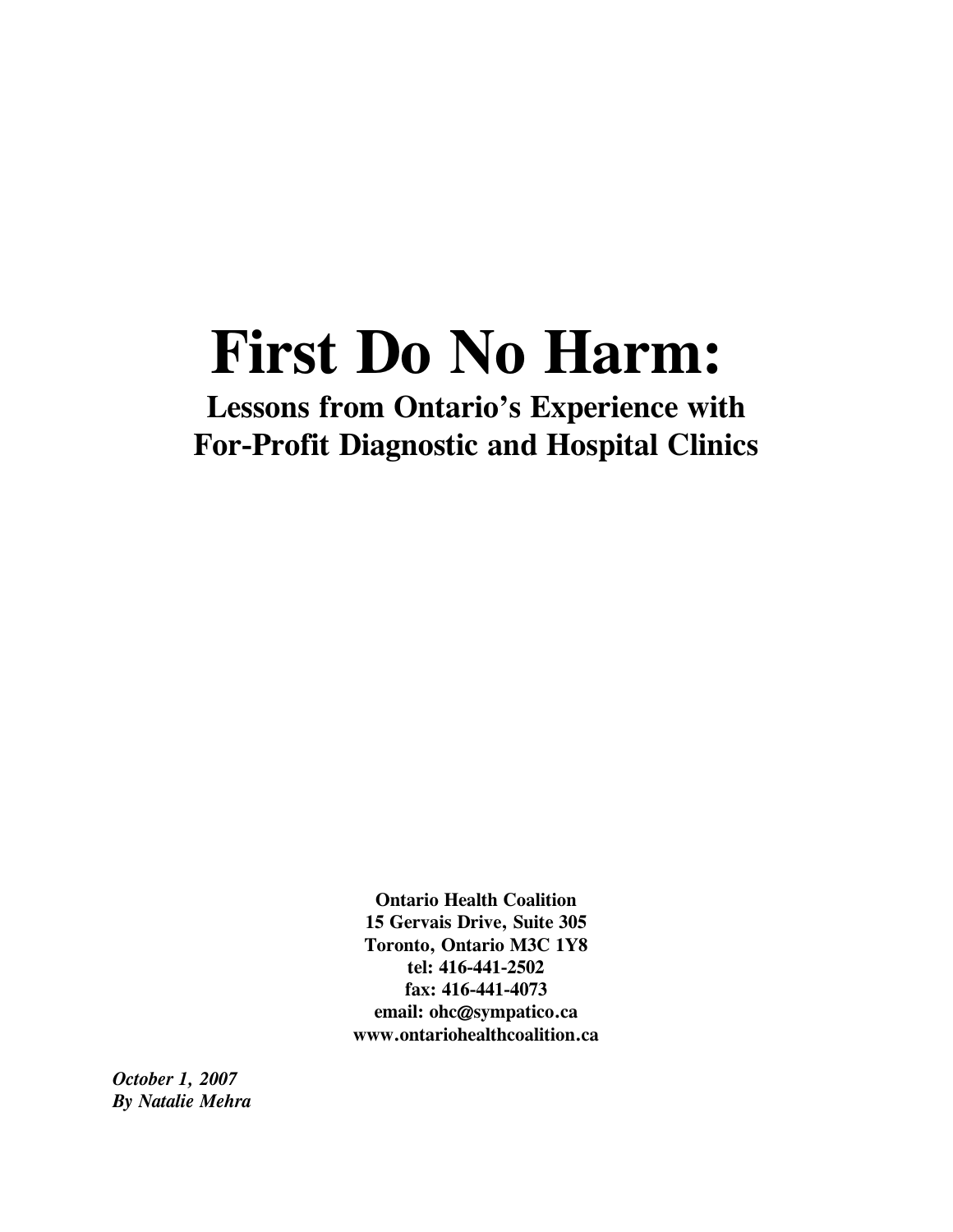#### **Introduction**

Pressure on governments to contract non-profit hospital services to for-profit clinics is growing. Though private clinics are not new, with each round of pressure for privatization, for-profit companies are delving deeper and deeper into the provision of clinical hospital services. The recent proposal for for-profit surgical clinics would complete the privatization of hospitals, up to and including doctors and nurses. Once for-profits are allowed to bid for public funding for hospital surgeries, the gates will be open for U.S. for-profit hospital corporations to take over our local hospital services. But even if the for-profits focus initially on diagnostic tests, surgeries and other fast-track profitable procedures, the consequences for local non-profit hospitals, patient care, and provincial budgets could be significant.

In 1990, Ontario passed legislation creating the legal framework for the first wave of "Independent Health Facilities" - non-profit or for-profit entities paid by government to provide medical procedures and tests. Among the for-profits were x-ray, ultrasound and other clinics which took over services that had formerly been provided by non-profit hospitals.

Under the Harris/Eves government this for-profit privatization qualitatively deepened. Private clinics were given contracts to take over a range of new clinical hospital services. One private cancer treatment centre and seven for-profit MRI/CT clinics were opened, with contracts to be paid by public taxes.

This new foray into privatization did not last long. After a special audit by the provincial auditor revealed the for-profit cancer treatment centre to be more expensive, with no measurable reduction in wait lists, the for-profit centre was closed and capacity was increased in the public system. The McGuinty government renegotiated some of the for-profit MRI/CT clinic contracts, turning the centres into non-profits, and refused to allow roving U.S. diagnostic clinics on the backs of trucks to enter Ontario and sell their scans in border towns. Thus, the extent of privatization had been rolled back, leaving the for-profit x-ray and ultrasound clinics while other clinical hospital services were enhanced within the non-profit hospital system.

Now, a new proposal to complete the privatization of hospital services is being championed by the Ontario Conservative party. John Tory has made opening the "market" for hospital surgeries and other procedures to for-profit companies a key plank in the Conservative election platform.

There is a growing body of international academic literature detailing the impact of these forprofit clinics which receive public funds but operate on a for-profit basis. The studies have raised concerns about the negative impacts of these clinics on human resources planning, quality and cost in jurisdictions such as Australia, Britain and the United States.<sup>1</sup>

This report is an initial look at the experiments with for-profit clinics closer to home. The clinics studied here are in Ontario, and are specifically limited to the model proposed by John Tory: specialty clinics funded by taxpayers selling hospital services on a for-profit basis. This report brings together the experiences in the private cancer treatment centre, the private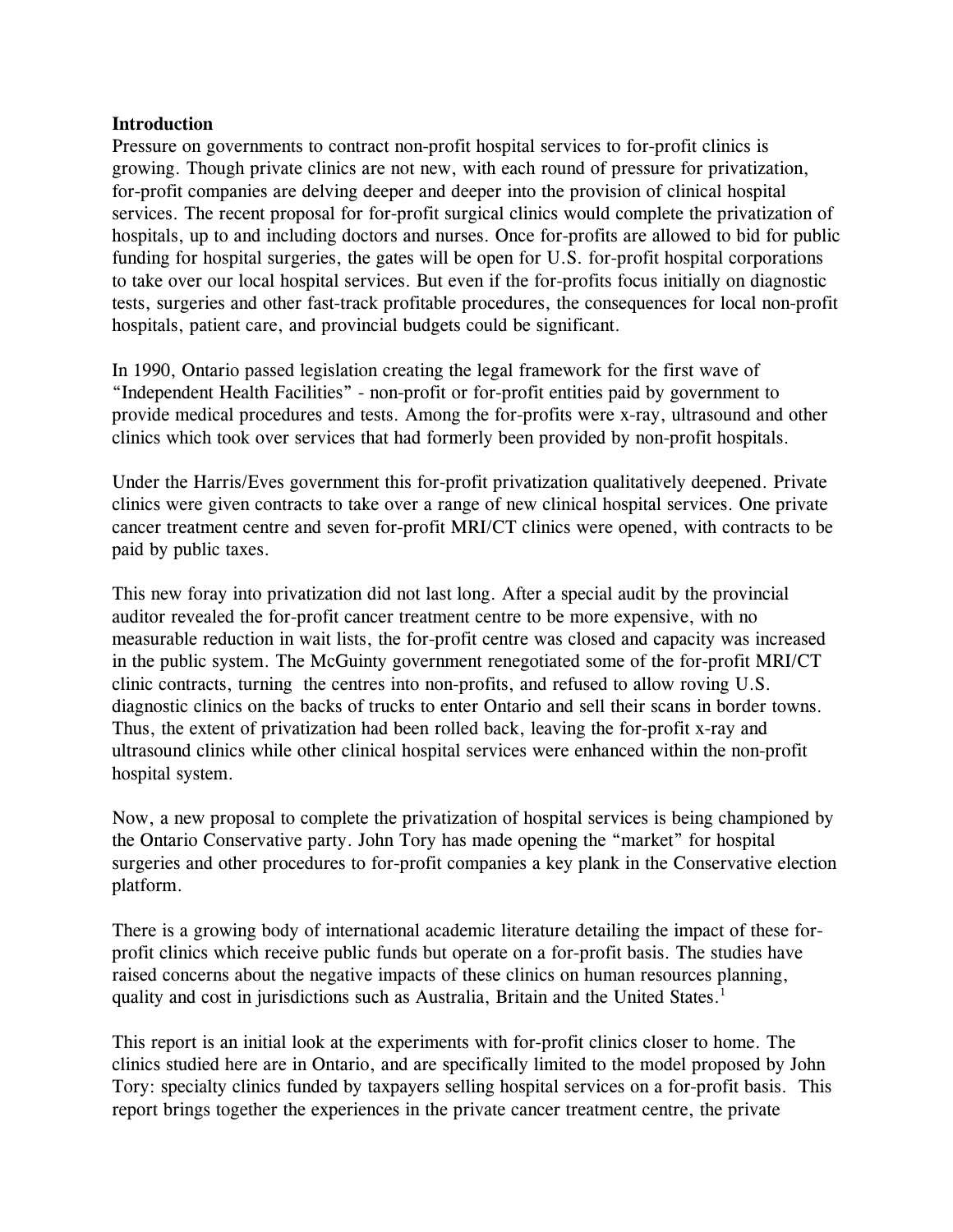MRI/CT clinics and the private x-ray clinics. We looked at the key concerns about private clinics and compiled the information available on each. What have been the impacts on staffing shortages? On public accountability? On cost? On quality? Can these clinics measure up to the pro-privatization rhetoric of the industry and politicians who claim they provide services "faster, better, cheaper"?

The goal of this paper is to let Ontario's experience with private clinics - clinics exactly like those proposed by John Tory - inform the current debate about the future ownership and control of our local hospital services.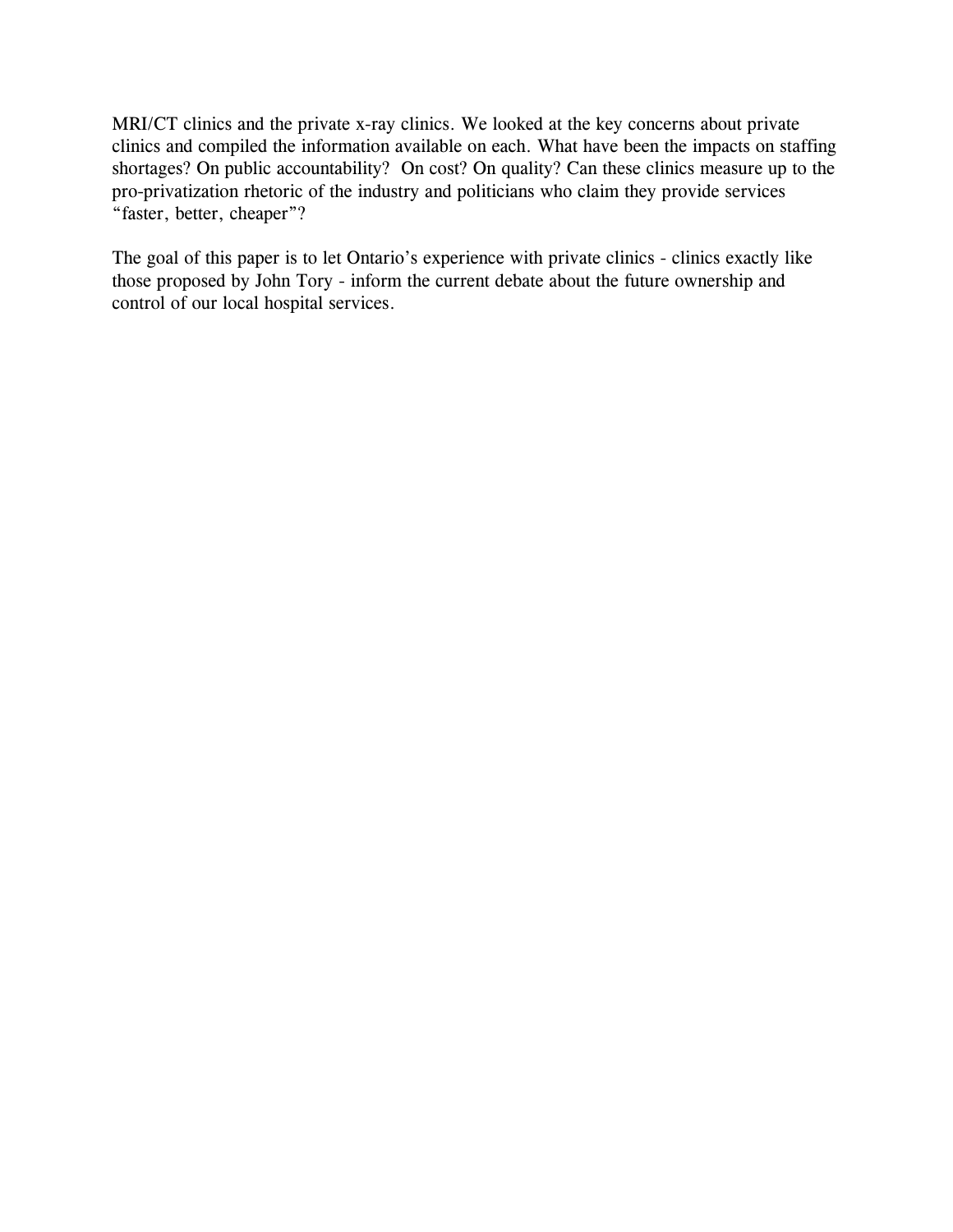# **Key Findings**

Ontarians would do well to heed the ancient medical tenet:"first do no harm". The evidence from Ontario's experiments with taxpayer-funded, for-profit diagnostic and hospital clinics shows that there are significant dangers created by privatization, these include worsening of staff shortages in the public system, higher costs, loss of rural and small town services, and loss of public accountability. Though there is no evidence that for-profit privatization of hospital services has any relation to wait times - in fact the higher costs entailed by profittaking may mean that private clinics *harm* rather than help wait time solutions - there is some evidence that they may worsen access by increasing barriers caused by extra fees for patients and reduced rural and remote facilities.

#### **1. There is no evidence that the for-profit ownership of clinics has any relation to wait times.**

In his special audit, Ontario's provincial auditor reported that the for-profit cancer clinic at Sunnybrook had not reduced wait times. In fact, since each treatment was more expensive at the private clinic, the public investment would have bought more treatments per dollar if it had gone to a public cancer treatment centre.

The for-profit MRI/CT clinics actually reduced hours of MRI operation in local public hospitals. They siphoned off the lightest care cases, leaving the most complex for local nonprofit hospitals. They reduced capacity in the public system by poaching scarce technologists and radiologists, reducing hospital MRI hours, and taking the income generated by WSIB funded cases out of local non-profit hospitals. There is no accounting of how many more scans could have been done, had the funding been directed to non-profit hospitals rather than the forprofit clinics.

Recent cuts to private lab hours in towns across Ontario have resulted in exceedingly long line ups.

#### **2. For-profit clinics have drained staff from Ontario's non-profit hospitals leading to a reduction of services in local hospitals.**

Despite the fact that Premier Ernie Eves promised in the legislature that the introduction of seven private for-profit MRI/CT clinics would not poach staff from public hospitals, the evidence shows that they did. In fact, the for-profit clinics caused at least three public hospitals to reduce the hours of operation for their public non-profit MRIs as they suffered staff shortages caused by private clinic poaching of scarce radiologists and technologists.

Similarly the for-profit cancer treatment centre at Sunnybrook found its staff in local non-profit hospitals. Its oncologist worked in the public system until he formed his private company to take the contract for the clinic. Nurses came from nearby Princess Margaret Hospital.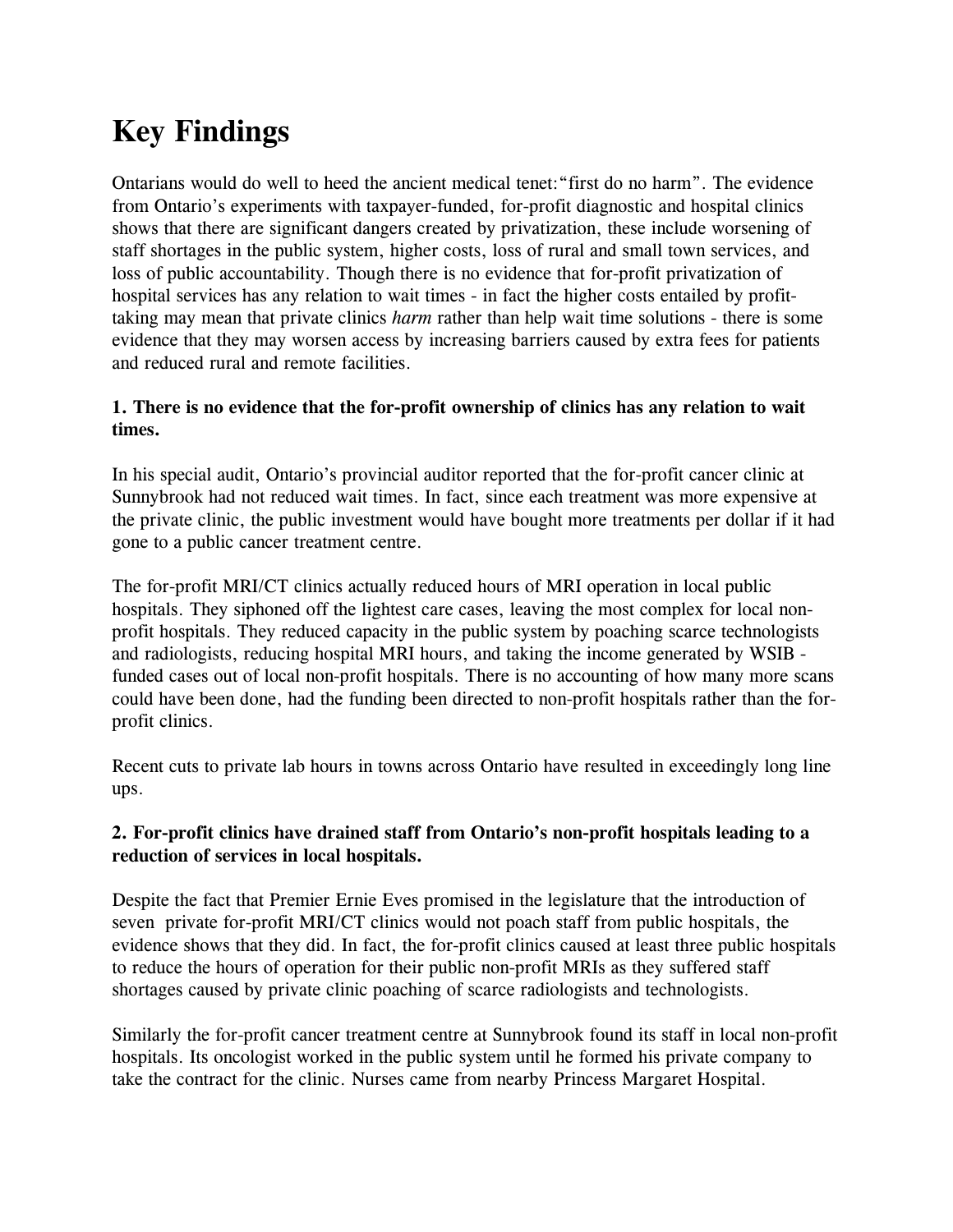This finding is in keeping with the international academic studies and reports on for-profit hospital clinics which indicate serious health human resources instability and worsening shortages as a consequence of the introduction of private clinics.

There are serious shortages of specialists and nurses across Ontario. The lack of anesthesiologists and operating room nurses is one of the major impediments to increasing output. Thus, the evidence is that improving health human resources planning and ensuring hospital ORs have sufficient funding are the major requirements for reduced wait lists. The evidence shows that privatization is likely to harm, rather than help with these two crucial requirements.

#### **3. For-profit clinics have centralized services in large urban centres where the larger market of customers enables them to maximize their profit margins. In the case of Diagnosticare and CML x-ray facilities, this has led to closures of services in small towns.**

Generally the for-profit clinics have located in urban centres. All of the for-profit MRI/CT clinics were located in large urban centres, as was the for-profit cancer treatment centre. In the case of Diagnosticare and CML x-ray clinics, the parent companies have shut down operations in "unprofitable" small towns to centralize services in urban centres, forcing patients to travel further. The same trend has occurred in the private laboratory companies. In fact,in public consultations across Ontario in the spring of 2007, we received regular reports of cuts to hours of operation in small-town private labs that have taken over local hospital services. Excessively long line ups at private labs are becoming a repeated source of complaint for Ontario patients.

#### **4. The private clinics are characterized by a disturbing lack of public accountability, transparency and openness. Contracts are shrouded in secrecy. Outcomes are not measured. There is little public access to key information.**

All of the private clinic contracts are obscured from public scrutiny by the use of commercial secrecy laws and a lack of regulation ensuring appropriate public disclosure, despite the fact that all of these contracts are paid for by the public through our taxes. The for-profit cancer treatment centre contract was secret and has never been publicly released. The contracts for the MRI/CT clinics were subject to "confidentiality" clauses forbidding clinic operators from disclosing the terms of the deals. Similarly details about contracts with the private laboratories has been impossible to obtain from the provincial ministry and the from labs themselves.

For all the clinics that are privately owned and not publicly traded, it is difficult or impossible to find out any information at all about ownership, profitability, linkages and investors. Though it is possible to find out financial and ownership information from corporations that are publicly traded, many are large multinationals and their Ontario operations are aggregated with Canada-wide or international operations, making a clear determination of the level of profittaking from public taxes impossible to determine.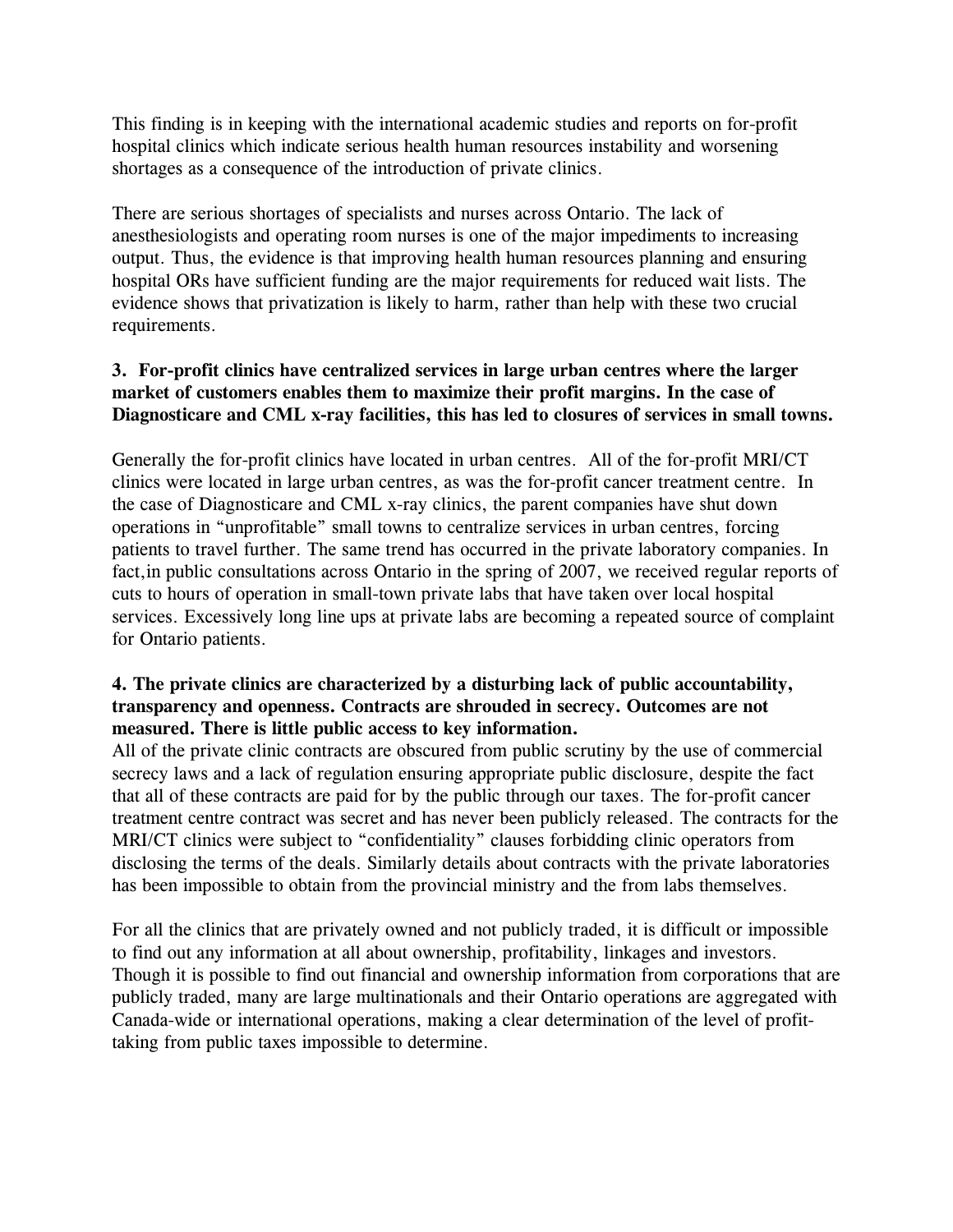**5. For-profit clinics have been given large public subsidies on top of their regular billings without accountability. In some cases, local health services have been shut down, even after receiving extra public subsidies, because their profit margins were not high enough to satisfy the for-profit operators.**

In the most extreme case, Diagnosticare received repeated grants of millions from the Harris/Eves government, municipalities and local doctors, and then closed down x-ray centres in small towns because their profit margins -- at 15% -- were not high enough. The cancer treatment centre at Sunnybrook hospital received over \$4 million as a start up grant and higher fees for each treatment given, even though the company was operating for its own profit.

#### **6. Private clinics "cream-skim" the lightest and most profitable cases, leaving the heavy care to the public system. Even so, where costs have been made transparent, they have been higher in the private clinics.**

Since none of the for-profit clinics are set up to deal with medical emergencies or highly complex cases, heavier and more expensive procedures have been left to local non-profit hospitals, while the lightest care procedures have been skimmed off by the for-profit clinics. The for-profit MRI/CT clinics are incapable of handling complex and heavier-care patients. Similarly, the for-profit x-ray clinics do the lightest care patients, leaving more expensive tests to be done in local non-profit hospitals.

There are few publicly available cost comparisons between costs in for-profit clinics and public hospitals. The cost comparisons made public to justify the for-profit x-ray clinics were so inaccurate that they were eventually dropped, as they failed to weight costs according to complexity. The only independently audited cost comparison that has been done showed the for-profit cancer treatment centre at Sunnybrook hospital to be considerably more expensive than Ontario's public cancer treatment centres. Ontario's for-profit laboratories cost 25% more than costs in the non-profit company that contracts public hospitals to do the same work.<sup>2</sup> In fact, there are two non-profit community laboratory programs in Ontario, both of which are less expensive than their for-profit counterparts for the same work.<sup>3</sup> The for-profit labs charge patients for tests that are covered publicly in hospitals and are inarguably medically necessary.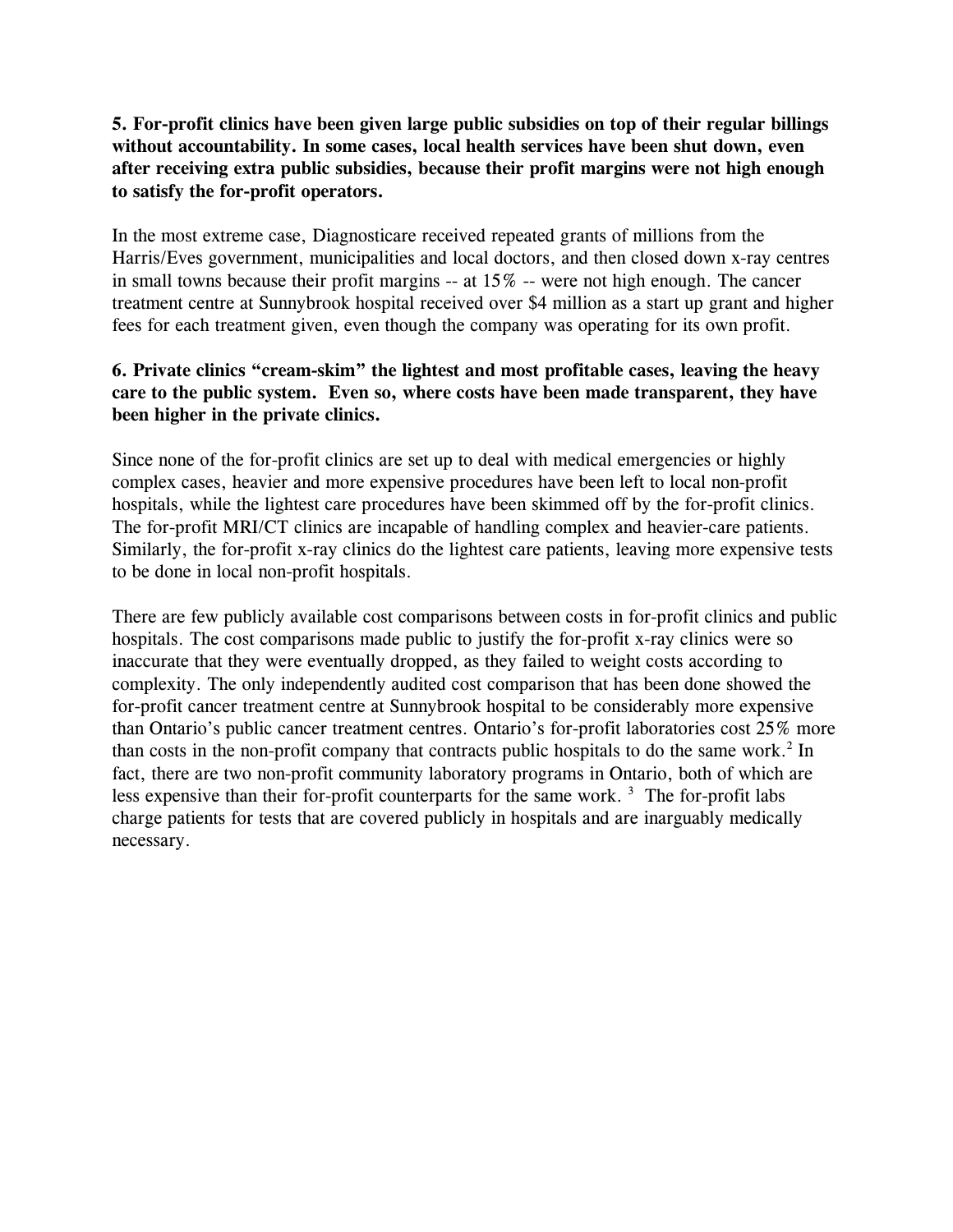# **Case Studies**

### **1. Private for-profit cancer treatment centre at Sunnybrook<sup>4</sup>**

This for-profit after-hours cancer-treatment centre quietly opened in early 2001 in Toronto. The contract was awarded without tender to avoid public opposition. After the terms of the secret deal were finally disclosed and subject to audit, it was found that the clinic's costs were \$500 more per treatment than costs in public non-profit hospitals. The centre was closed in 2003.

#### **Public Accountability**

The terms of the deal were ultimately subject to scrutiny only through months of persistent work by the opposition parties. The contract for the private cancer treatment centre was considered a commercial secret and was therefore not open to the public. After much pressure in the legislature, NDP health critic Frances Lankin was granted an opportunity to read the contract. She was forced to take hand-written notes of the details in the contract as she was not allowed to make a photocopy or any electronic reproduction. With enough information to levy pressure about specific concerns, ultimately Liberal health critic Lyn McLeod and Frances Lankin were able to force a special audit of the deal by the provincial auditor, though the contract itself was never revealed to the public who were paying for it.

#### **Costs**

The provincial auditor's findings, public pressure, and a change in leadership at Cancer Care Ontario ultimately resulted in the closure of the for-profit clinic. Among the key findings:

- the private cancer treatment centre was \$500 more expensive per procedure than Ontario's public cancer treatment centres.
- the for-profit centre was given \$4 million in public money to cover their start up costs.
- wait lists had not changed.

#### **Human Resources Impact on Local Hospitals**

The clinic's oncologist, Dr. Tom McGowan worked in the public system prior to opening his for-profit business upon obtaining the contract from Cancer Care Ontario. There was no public accounting of where the clinic found their staff, though it was revealed that at least some of the nurses came from nearby non-profit Princess Margaret Hospital<sup>5</sup>. Because it received more funding than the public cancer treatment centres, the clinic was able to pay its staff bonuses to attract their work time out of local hospitals.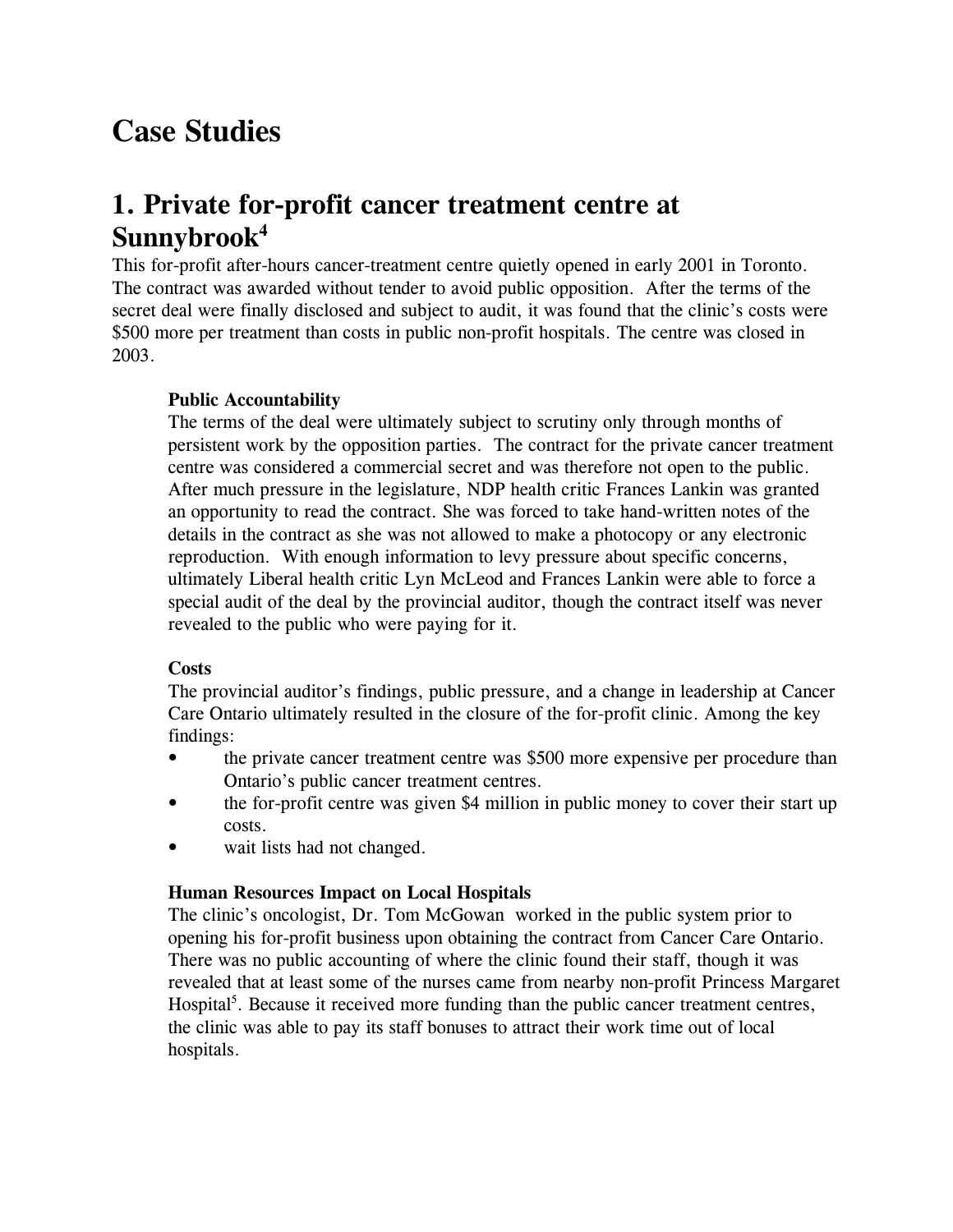## 2. **Private MRI/CT Clinics**

In total, seven clinics paid by public funds, but operated on a for-profit basis, were opened by the Eves Conservative government. Two of the clinics were owned by groups of doctors. The rest were owned by for-profit companies. The terms of the contracts with the companies were never made public, though it was reported that they were paid \$4.6 million per year. Once it took office, the McGuinty government began negotiations to buy out the clinics and restore non-profit governance.<sup>6</sup> All contracts come to an end this year.

#### **Human Resources Impact on Local Hospitals**

University Health Network scaled back the hours of operation of its publicly owned and operated MRI diagnostic tests because it lost between 2 and 4 technologists to one of the new private MRI clinics. Private clinic operators went into the public hospital to try to recruit staff. The chief technologist reported he was offered an annual salary of  $$90,000 - $22,000$  more than he makes at the hospital.<sup>7</sup>

Kingston General Hospital lost one of its three MRI technologists to the for-profit clinic which offered a higher salary and reduced hours.<sup>8</sup> KGH was forced to reduce MRI hours of operation as a result.

Windsor Hotel-Dieu Grace Hospital lost one of its MRI technologists to the for-profit clinic in Kitchener.<sup>9</sup> The technologist was offered a bonus of between \$10,000 and \$15,000 to work at the private clinic.<sup>10</sup>

#### **Costs**

The contracts with the private MRI companies are commercial secrets. However, the claim by Eves government that the clinics can offer services for 36% less was countered by the Ontario Hospital Association who noted that the clinics only do the light and easy scans. This was confirmed by MRI technologists who reported that the clinics are not set up for people with heavy or complex care needs, nor those with high risks. They do not have the facilities, equipment or staff to deal with emergencies or complex care. There has not been any public evaluation of costs in these for-profit clinics.

In addition to OHIP funding, the for-profit clinics received funding by selling services for WSIB-funded scans, causing a loss of revenue to local hospitals.<sup>11</sup>

There has been no investigation to clear up questions of queue jumping at the clinics. Most recently, Premier Dalton McGuinty revealed that at least some of the for-profit clinics were selling "medically unnecessary" scans to patrons who paid out-of-pocket fees. Clinic operator Neena Kanwar, president of KMH Cardiology and Diagnostic Centres, admitted that the clinic would take patients who pay out of pocket for medically unnecessary scans.<sup>12</sup> The reported cost was  $$700 - $1,200 -$  considerably more than the cost of a hospital MRI.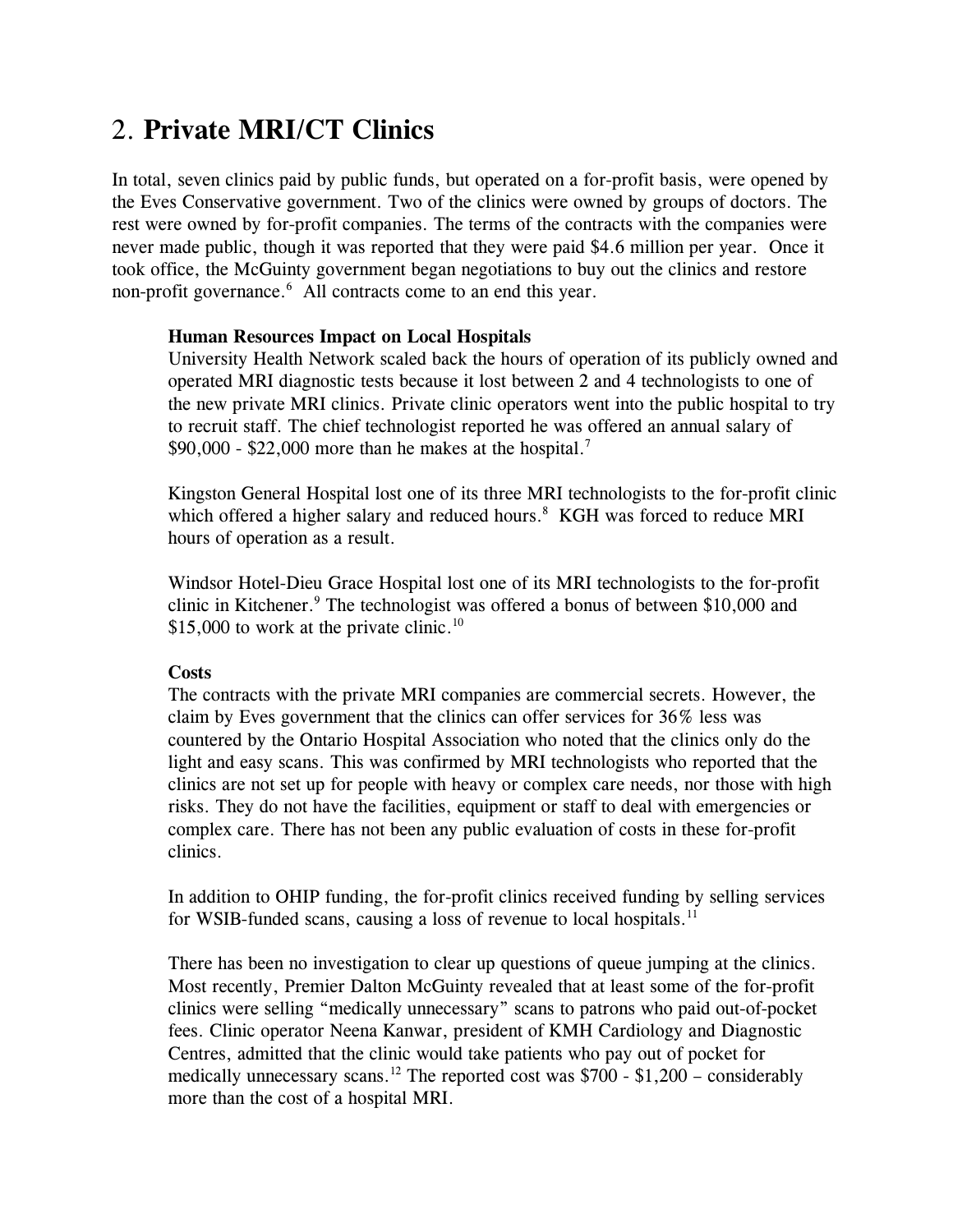#### **Quality**

MRIs are used to diagnose cancers, multiple sclerosis and other diseases. CT scans use radiation and scan for diseases and stroke. Perhaps the most serious quality issue with for-profit MRI/CT clinics is the sale of medically unnecessary scans to "worried well" queue-jumpers. CT scans expose patients to radiation, at much higher levels than xrays. Ethicists and physicians have raised concerns about the for-profit clinics valuing profit before patient safety. Other ethical issues regarding self-referral and quality control have been raised in regards to private clinics' practices in other jurisdictions. However, these issues have not been investigated or reported upon in Ontario.

#### **Public Accountability**

Most of the MRI clinics in Canada are privately owned, making it difficult or impossible to get information on ownership, profitability, linkages and investors. The contracts - both the initial deals signed by the Eves government and the renegotiated contracts signed by the McGuinty government are secret. There has been no public accounting of cost, quality or outcomes.

#### **General**

In 2002, the Ontario Health Coalition commissioned a research report on for-profit MRI CT clinics: "Scanning for Profit: A Critical Review of the Evidence Regarding for-Profit MRI and CT Clinics" by Ross Sutherland, RN. The following is a summary of our key findings at that time:

"To evaluate this policy change the Ontario Health Coalition examined the existing evidence of the effects of for-profit MRI-CT clinics on waiting times, cost and quality of care. The research included searches of major medical, economic and political data bases and interviews with health authorities, provincial and federal governments, government agencies, professional associations and private clinic operators.

Our study was unable to find any evidence supporting the contention that for-profit MRI-CT clinics reduce waiting lists faster than the public system, improve quality or decrease costs. However, evidence was found which indicates that:

- Opening for-profit clinics would, at best, have a minimal impact on waiting times, and probably increase waits in the public sector. Alberta has stopped contracting out MRI services and maintained utilization levels and shorter waiting times by increasing capacity in the public system
- For profit clinics allow people to queue jump without respect to medical need. This is happening in Alberta, BC, Quebec and Nova Scotia.
- There is a higher risk of poorer quality in stand alone for-profit clinics than in hospitals.
- It is less expensive to expand services in the public sector than pay for-profit clinics to initiate new MRI services. Calgary's experience indicates that it could cost 21% to 25% more.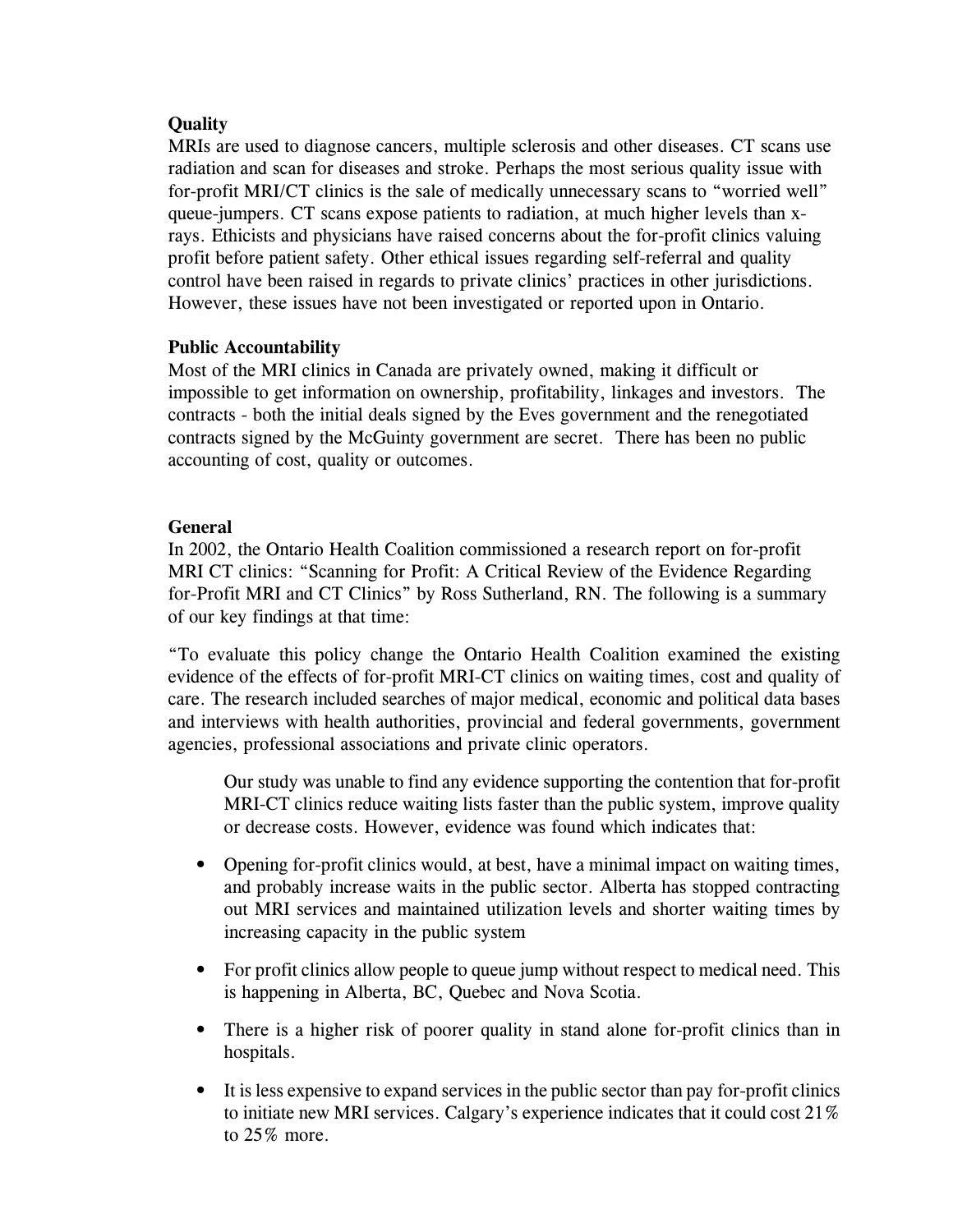- For-profit clinics, where doctors have a financial interest in the facility, have a higher incidence of medically inappropriate referrals, a greater number of referrals, and less service to the poor and elderly.
- Over half of the for-profit MRI clinics in Canada have no official quality assurance or accreditation procedures. No official bodies are collecting demographic, patient health status, usage or ownership data on for-profit MRI-CT clinics in Canada.
- For-profit clinics draw critical personnel away from the public health care system."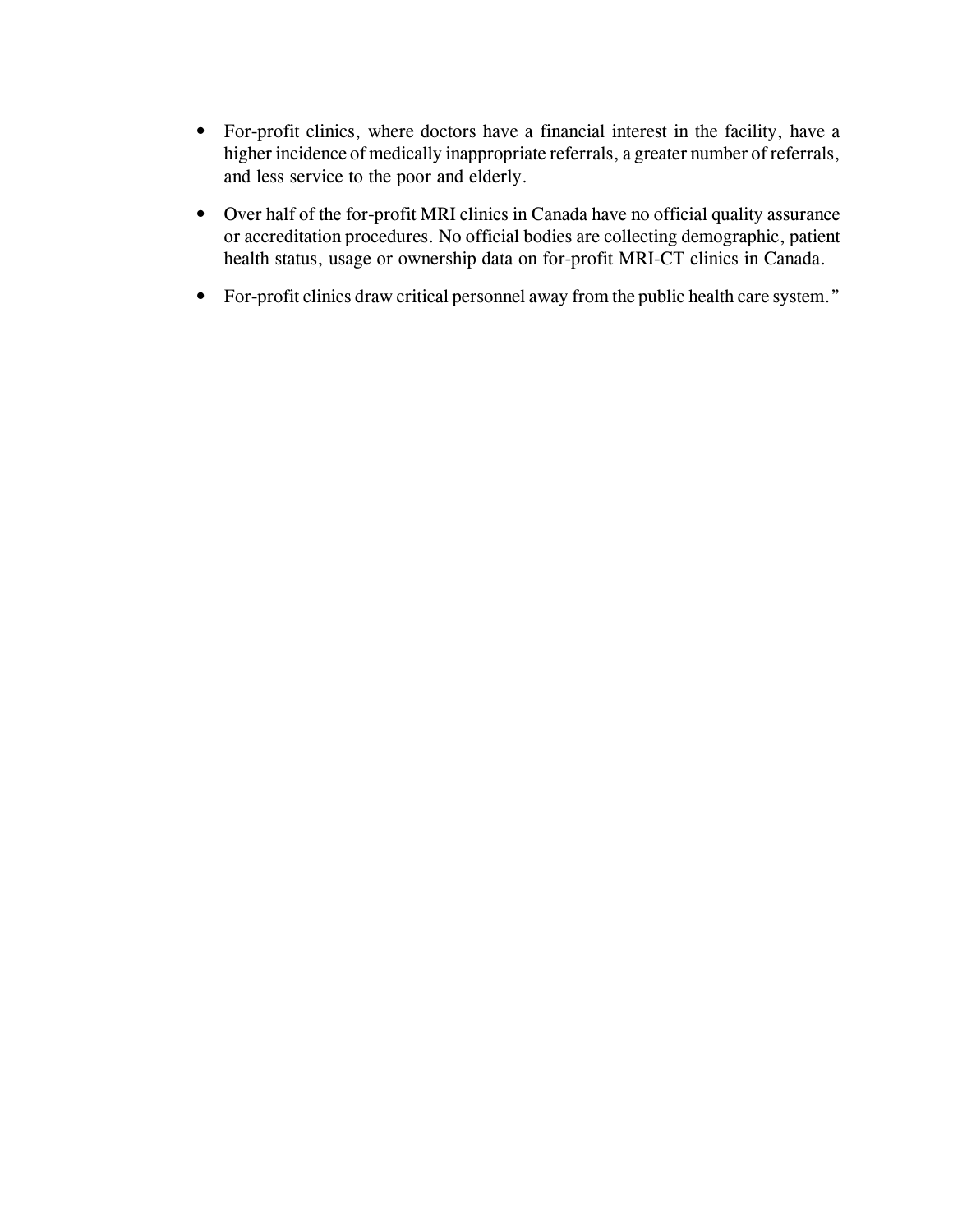### **3. Diagnosticare X-Ray Facilities**

In 1996 Diagnosticare got involved in the medical imaging business and soon after owned 160 private clinics in 7 provinces generating revenues of more than \$70 million per year.<sup>13</sup> More than 4/5 of those clinics were in Ontario. In Ontario, the private company received provincial grants, municipal grants and fees paid by taxpayers for its x-ray services. Citing insufficient profit margins, Diagnosticare demanded more money from local communities to stay open. Then after receiving the money, the company closed community x-ray clinics across Ontario, forcing patients to travel to other communities to get their x-rays.

MPP, Jean-Marc Lalonde complained in the legislature:

*"This government has given \$9 million to DiagnostiCare to support them in the xray clinics that we have. DiagnostiCare received the \$9 million and decided to close down the x-ray clinic in Rockland, in Plantagenet, in Alfred and in Embrun. But all the time they had the \$9 million to improve the equipment. They sold their company and closed all the x-rays that we have in our area."*<sup>14</sup>

In 1999, Diagnosticare reported to shareholders significant increases in profit margins. The company closed clinics in smaller towns and bought up more profitable operations in larger urban centres where there is a larger, more profitable market. In their own words:

"*The significant increase in revenue was primarily due to the acquisition during the year of 50 additional diagnostic imaging businesses in Toronto, Ottawa, Vancouver and Montreal. A total of 19 under performing or marginal clinics were rationalized*. 15

When the 2000 federal transfer was announced for medical technologies, alone among all the provinces, the Conservative government gave a portion of its money to for profit companies. Diagnosticare received \$9 million of the public monies to upgrade its equipment, even though it was operating on a for-profit basis. Share prices more than doubled and Diagnosticare was bought out by for-profit company Canadian Medical Labs for \$52 million.<sup>16</sup> CML then closed x-ray clinics in an additional five communities across Ontario<sup>17</sup>.

#### **Case Studies:**

#### **Diagnosticare Closes in Rockland, Ontario**

Mayor Jean-Pierre Pierre made public a meeting held with Diagnosticare in which the company revealed that its profit margin of 15% was not high enough to meet its target profit rate of 23%. The company threatened that it would close down the local x-ray lab if the municipality did not provide more funds to increase its profit margins. The municipality agreed to subsidize the company's rent and the local doctors pooled money to subsidize the technician's salary. The company did not immediately close down, but cut its operating hours in half. Ultimately, Diagnosticare closed the x-ray lab.<sup>18</sup>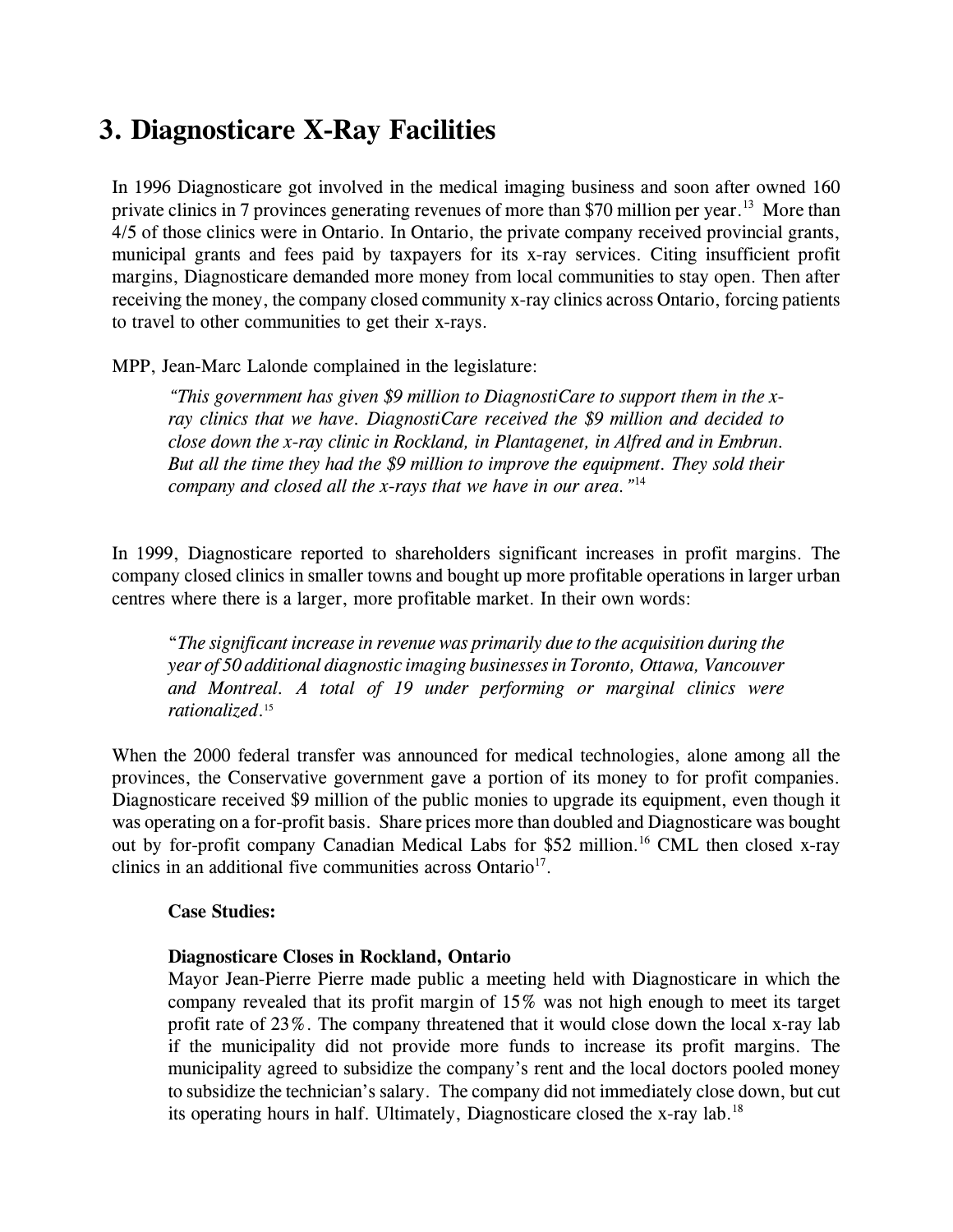#### **Local Doctors Subsidize For-Profit Diagnosticare in Richmond, Ontario**

Diagnosticare took over many of the Ottawa region's labs in 1999 and began closing the smaller ones. Under threat of closure, doctors in Richmond provided a \$500 per month rent subsidy to keep the lab open in their community.19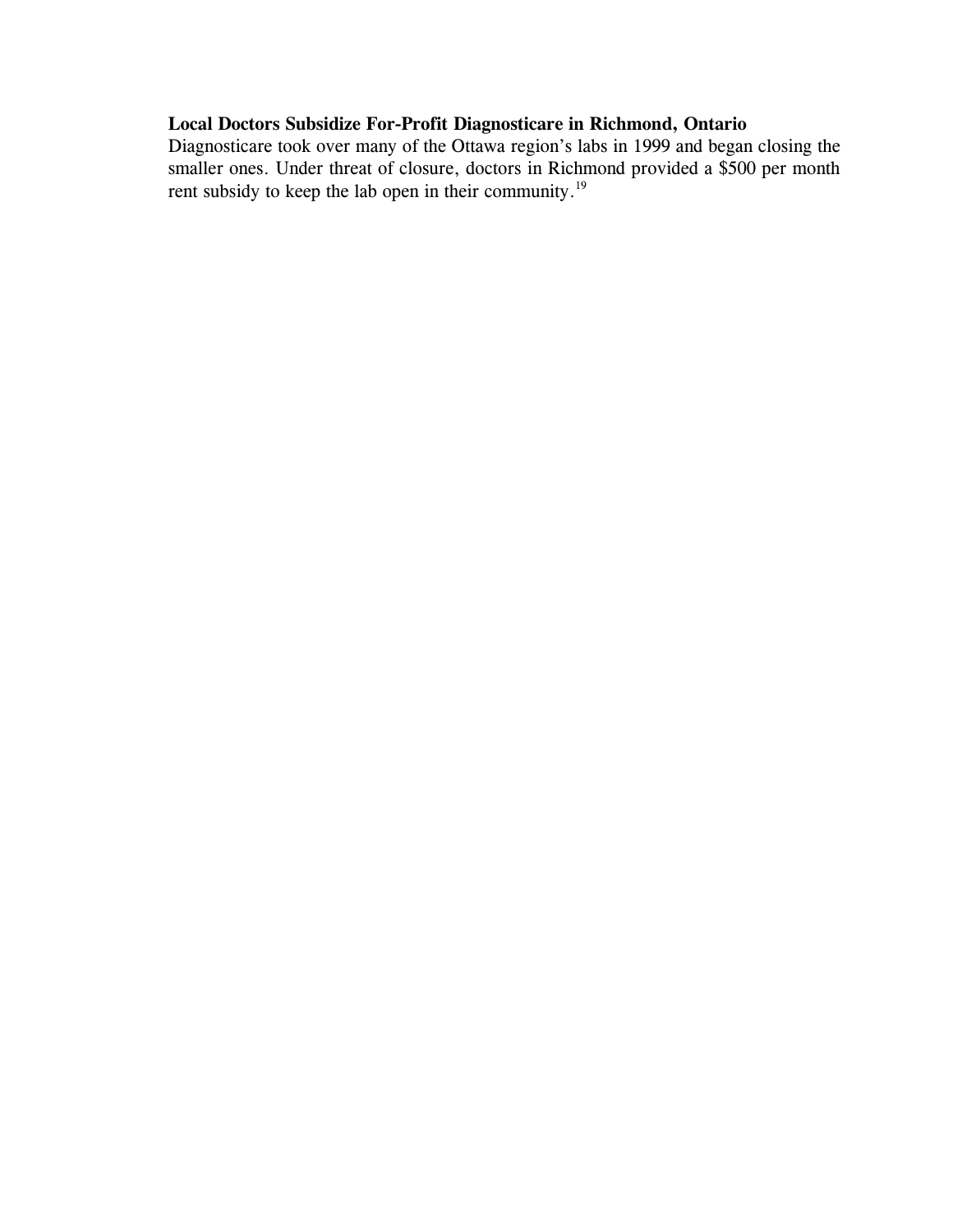# **Endnotes**

1. For recent international studies and articles, see the following:

#### **United States: poor quality, staff shortages, damage to public hospitals**

- **The Impact of Physician-owned Limited-service Hospitals: A Summary of Four Case Studies**  Prepared for the American Hospital Association, Colorado Health and Hospital Association, Kansas Hospital Association, Nebraska Hospital Association and the South Dakota Association of Healthcare Organizations, February 2005.
- **Statement of the American Hospital Association before the Senate Committee on Finance: Physician-owned Specialty Clinics: Profits before Patients?** May 17, 2006

*"The research to date has found strong evidence that financial incentives are influencing physician behavior. Behaviors documented include patient selection and steering, service selection and increased utilization. On the other hand, two benefits of competition claimed by these facilities have not been borne out – they are not more efficient and quality results have been mixed....physician-owned, limited-service facilities treat relatively low severity patients within profitable diagnoses-related groups. Government Accountability Office (GAO) reports and other peer review literature also support these findings. A March 2005 Centers for Medicare & Medicaid Services' (CMS) report to Congress studied physician-owned, limited-service facilities and also found that all but one hospital treated patients with a lower severity of illness than full service community hospitals."*

Both reports available at: http://www.healthcoalition.ca/clinic-virus.html

- **Effect of the ownership of dialysis facilities on satient survival and referral for transplantation** New England Journal of Medicine November 25, 1999 vol. 341: 1653-1660; No. 22 https://content.nejm.org/cgi/content/abstract/341/22/1653
- *•* **Payments for care at private for-profit and private not-for-profit hospitals: a systematic review and meta-analysis** Canadian Medical Association Journal (CMAJ • June 8, 2004; 170 (12). doi:10.1503/cmaj.1040722.)
- **A systematic review and meta-analysis of studies comparing mortality rates of private for-profit and private not-for-profit hospitals** (CMAJ • May 28, 2002; 166 (11))
- **Comparison of mortality between private for-profit and private not-for-profit hemodialysis centres** JAMA November 20,2002 Vol. 288 No**.19**

#### **Britain: Higher Costs, Poor Quality**

- **Independent sector treatment centres: How the NHS is left to pick up the pieces** British Medical Association Journal (BMJ 2006 332: 614) March 2006
- **Surgeons claim independent centres produce poor results** Adrian O'Dowd, BMJ 2006 332: 623.
- **Living dangerously** Fiona Godlee, BMJ 2006 332: 0.
- **U.K. trial with private health care is failing** Op-Ed by Frank Dobson MP and former U.K. Health Minister, Toronto Star (April 12, 2007). The following is an extract from Frank Dobson's Op-Ed:

*"In Britain, the recently introduced private, for-profit, hospitals and clinics are carrying out the simple, cheap, less-risky operations. To put it crudely, they are creaming off the profitable work....That leaves the NHS (public health system) hospitals to carry out the straightforward operations on less healthy people as well as virtually all the complex and expensive operations. But despite cherry-picking profitable surgeries, the profiteers are being paid, on average, 11 per cent more per operation than NHS hospitals get for the same surgery....The NHS actually overspent its budget for the first time in 60 years. Hospitals have been cutting back on services to*